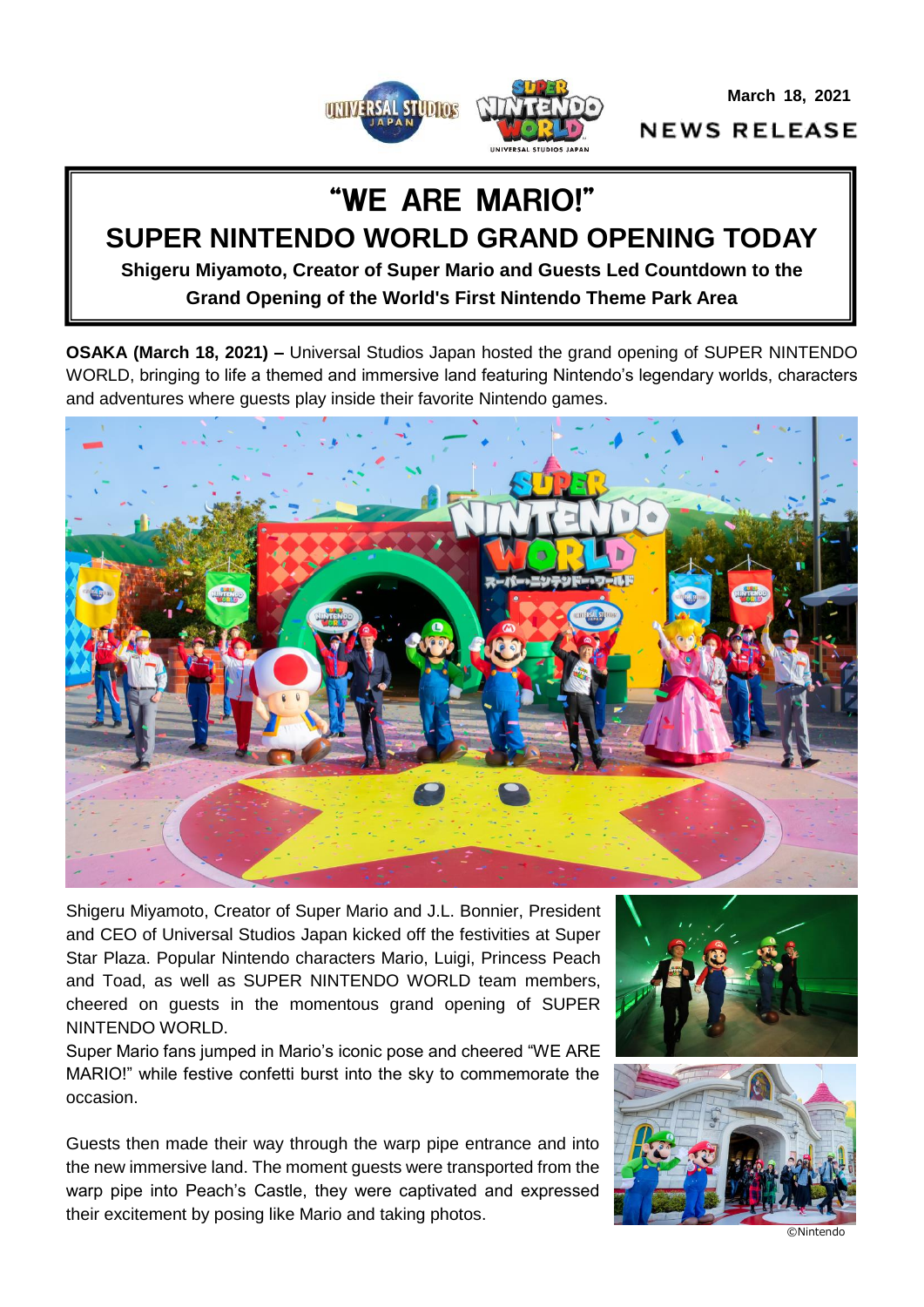Nintendo and Universal Parks & Resorts Executives made the following statements:

#### Shigeru Miyamoto, Creator of Super Mario

SUPER NINTENDO WORLD brings the world of Mario games to life. The moment you enter the park, you will be amazed at how real everything feels. But that's not all. The creative team at Universal has not only done a great job recreating the Mushroom Kingdom, but they have also made some amazing rides. For the Mario Kart ride in particular, the teams at Universal and Nintendo worked closely together to build something that's never been seen before, by combining our extensive industry knowledge and utilizing

cutting-edge technology. I am excited for fans of all ages to experience the world of Mario in all-new ways.

# Tom Williams, Chairman & CEO, Universal Parks & Resorts

SUPER NINTENDO WORLD is the perfect blend of Nintendo games and theme park experiences, and brings the world of these incredibly popular games to life. This will surely amaze and delight not only fans of the park, but also Nintendo fans around the world. We look forward to sharing SUPER NINTENDO WORLD with our fans in Japan and bringing the experience to life at other Universal theme park destinations in the future.

#### Mark Woodbury, Vice Chairman, Universal Parks & Resorts & President, Universal Creative

SUPER NINTENDO WORLD brings the world of Nintendo to life in an incredibly special way and offers a wide range of activities made possible by innovative technologies and creativity unlike anything seen before! Our amazing partnership with Mr. Miyamoto means that many of his ideas are packed into every corner of this land for our fans to explore on their own.

# J.L. Bonnier, President & CEO, Universal Studios Japan

Being Mario is no longer just a dream. At SUPER NINTENDO WORLD, you can do everything Mario does. This experience completely revolutionizes theme park entertainment. We are especially proud that Universal Studios Japan will be the first place in the world to feature SUPER NINTENDO WORLD, especially since Nintendo was created and brought to life here in Japan.





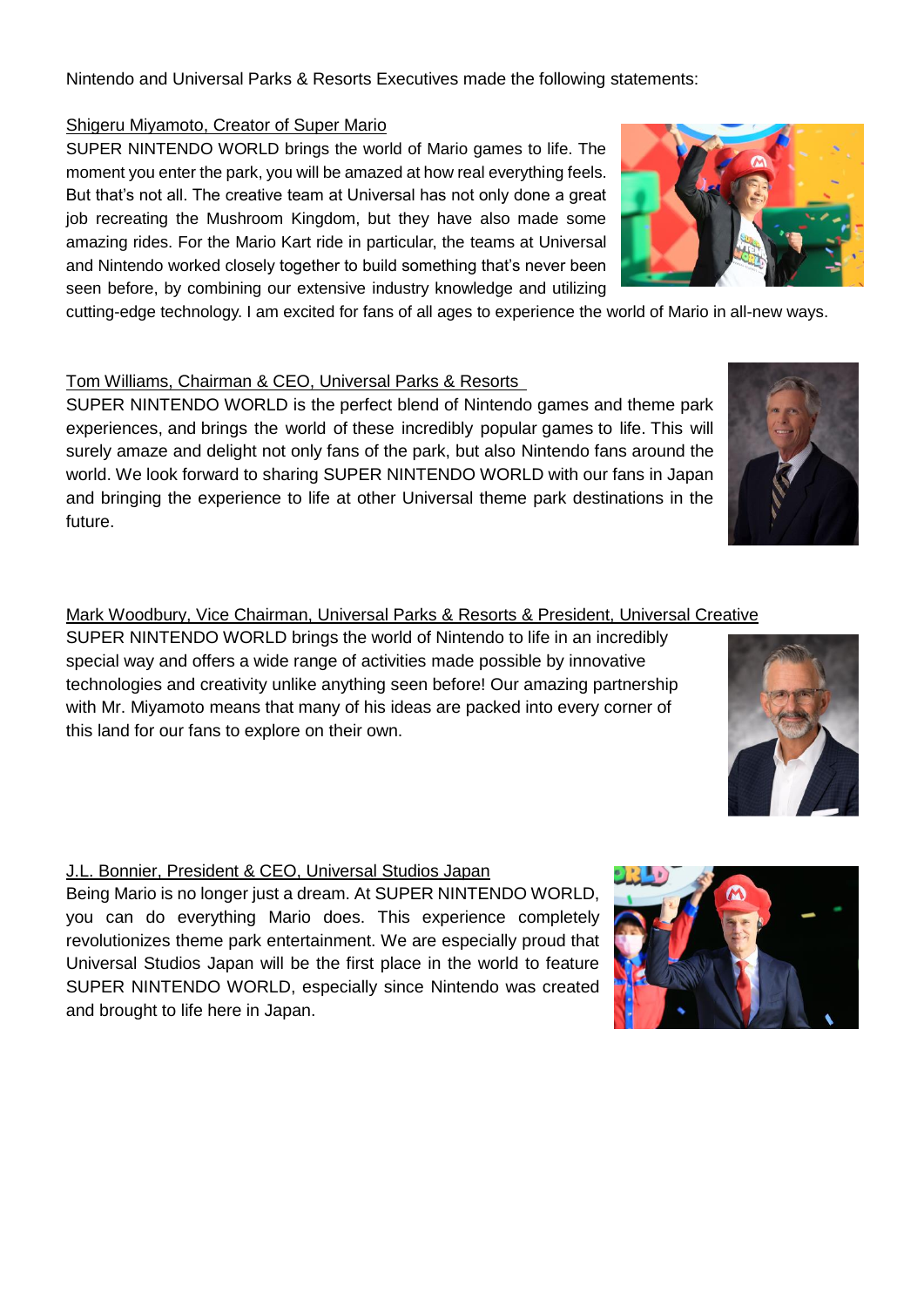### **Guests Will Unleash Their Passion to Play at SUPER NINTENDO WORLD**

SUPER NINTENDO WORLD makes its debut as the first multi-level land at Universal Studios Japan, where Peach's Castle and Bowser's Castle tower over the area. It features rides and attractions themed after Mario Kart and Yoshi, as well as dining, shops and other experiences that can only be found at Universal Studios Japan. SUPER NINTENDO WORLD also provides guests with an all-new type of "Asobi" play experience where they will jump, punch ? Blocks and collect virtual coins. Guests can purchase a Power-Up Band in the land and sync it to their smartphones to track their score and compete with other park guests. At Key Challenge attractions around the land, guests can collect keys, gather character stamps and more using their entire bodies in dynamic activities. Families and friends will unleash their passion to play in the new SUPER NINTENDO WORLD.



The world's first interactive Mario Kart theme park ride at SUPER NINTENDO WORLD immerses guests in the worlds of Nintendo. Guests will race through the iconic courses of Mario Kart with their favorite Nintendo characters and be transported into Nintendo worlds where they're not just playing a game, they're actually being immersed in it. They will steer into the Mushroom Kingdom and throw shells as they race to the finish line with Mario, Luigi, and Princess Peach! Win or lose, every race is a brand-new, life-sized Mario Kart experience. Mario Kart: Koopa's Challenge is brought to life through a powerful story and characters, advanced augmented reality technology, projection mapping, and screen projection combined with a physical set that recreates iconic environments in fantastic detail, only at Universal Studios Japan.